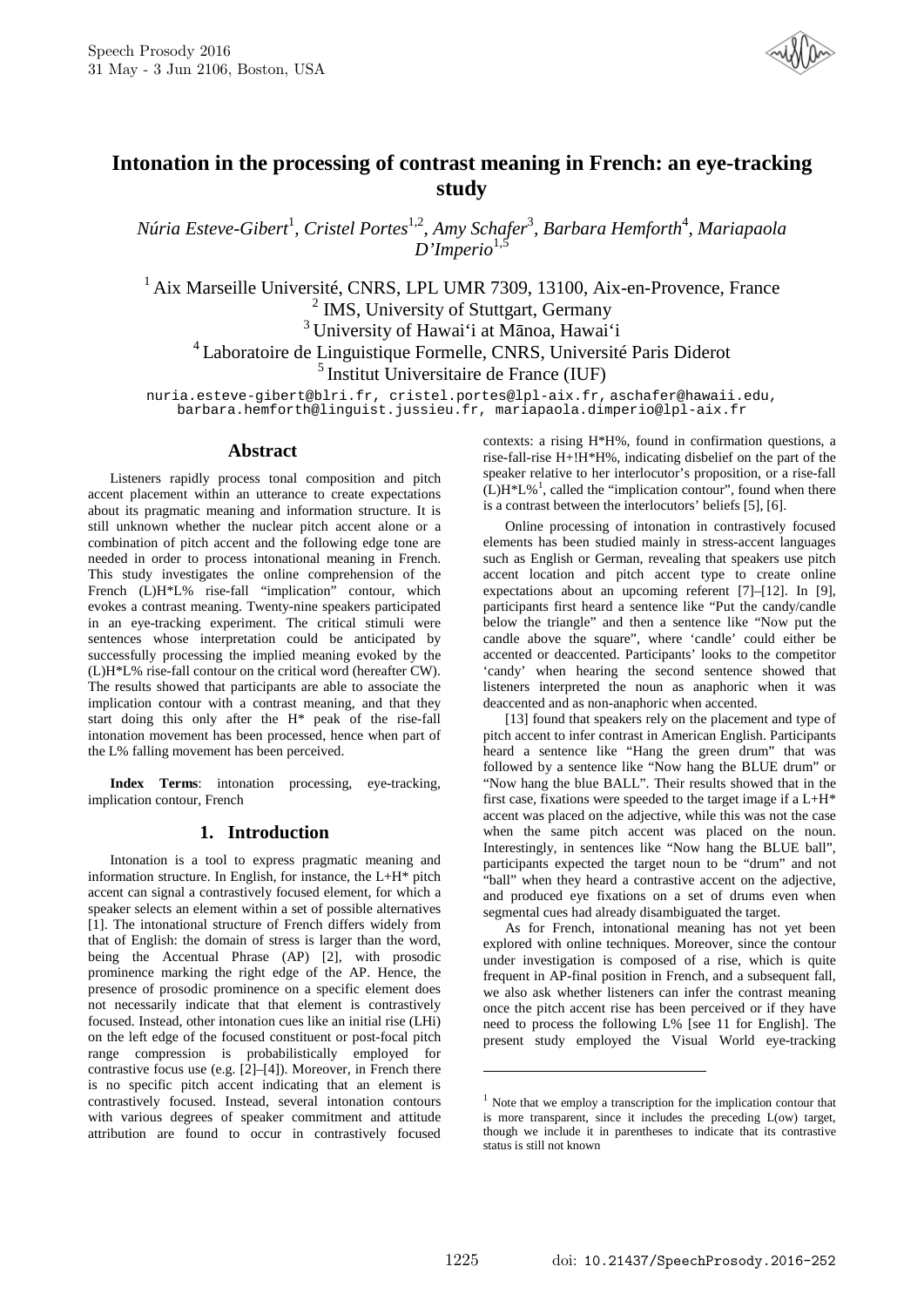paradigm [14] to investigate if French speakers associate the (L)H\*L% rise-fall "implication" contour to a specific meaning, i.e. a contrast between the interlocutors' beliefs, and if so, at which point during the contour listeners would be able to extract the contrastive meaning.

### **2. Methods**

## **2.1. Participants**

Twenty-nine French-speakers were recruited in the Paris area (7 males). Four additional participants took part in the study but were excluded due to experimental errors (N=2) or to exclusive fixations to the center of the screen (N=2).

#### **2.2. Materials**

Eighteen test suggestion-response sentence pairs were created to evoke a dialogue in a card game in which players guess which cards the other player holds. The critical stimuli pair had the form of *Je pense que tu as un/e X* ('I think you have  $a/\text{an } X'$ ) – *J'ai un/e X* ('I have  $a/\text{an } X'$ ). All suggestions were produced with a falling LHiL\*L% intonation and included a homophone in phrase-final position, presented with a visual display that depicted the subordinate alternative (Fig. 1, left panel).



 Figure 1: *Visual displays in suggestions (left) and responses (right)*.

| Condition                  | Target           | Competitor (1)    | Competitor (2)                | Unrel. Dis.                                |
|----------------------------|------------------|-------------------|-------------------------------|--------------------------------------------|
| Confirmation-<br>homophone | Cane<br>'Duck'   | Canne<br>'Stick'  |                               | Poupée<br>'Doll'<br>Cacahouète<br>'Peanut' |
| Contrast-<br>homophone     | Canne<br>'Stick' | Cane<br>'Duck'    |                               | Poupée<br>'Doll'<br>Cacahouète<br>'Peanut' |
| Contrast-                  | Poupée           | Cane              | Canne                         | Cacahouète                                 |
| control                    | 'Doll'           | 'Duck'            | 'Stick'                       | 'Peanut'                                   |
| m 11<br>$\mathbf{I}$       | $\sim$           | $\cdot$ . $\cdot$ | $\mathbf{r}$<br>$\sim$ $\sim$ |                                            |

Table 1: *Summary with an example of the images corresponding to each position across conditions*.

Critical responses were of three types (Table 1): (a) confirmation-homophone sentences, produced with a LHiL\*L%, including the same homophone as in the suggestion (e.g., *cane* 'duck') and followed by the segmental disambiguation *bien sûr* plus a clarifying phrase, e.g., *l'animal*  ('indeed, the animal'); (b) contrast-homophone sentences, produced with a (L)H\*L%, followed by the segmental disambiguation *plutôt,* and clarification to the dominant alternative of the homophone pair ('… a cane, instead, for walking'); (c) contrast-control sentences, produced with a (L)H\*L% and followed by the segmental disambiguation *plutôt, […]* ('instead, […]'), but including a non-homophone CW. Fig. 2 shows the spectrograms of the three possible responses.

In scenes accompanying test responses (Fig. 1, right panel), the image at the bottom left always coincided with the suggested word, while counterbalanced in the other positions were the alternative interpretation of the homophone, the target non-homophone of the contrast-control sentences, and a non-homophone unrelated distractor.

Thirty-six filler sentence pairs were also created, with the same form as test sentence pairs but including nonhomophones in the critical position. There were two types of filler pairs: (a) filler-confirmation pairs (N=21), with a nonhomophone in the suggestion and the same non-homophone in the response, produced with a LHiL\*L% confirmation intonation; (b) filler-contrast pairs (N=15), with a nonhomophone in the suggestion and a different non-homophone in the response, produced with a (L)H\*L% contrast intonation. All intonation contours were felicitous: 27 trials in the experiment used confirmation intonation for correct guesses, and 27 trials used contrast intonation for incorrect guesses.



Figure 2: *Spectrograms of the responses in the confirmation-homophone condition (top), the contrasthomophone condition (middle), and the contrastcontrol condition (bottom).*

#### **2.3. Procedure**

Participants' eye fixations were tracked by an Eyelink II Eye-tracker. First, participants were told a story about a girl who had to make a guess about another girl's cards, and then the other girl either confirmed or contradicted that guess. Three practice trials preceded the test phase. The test phase consisted of 18 test trials (6 per test condition) and 36 filler trials (21 filler-confirmation and 15 filler-contrast) presented in randomized order. Test conditions were counterbalanced across three presentation lists using a Latin-square design. Participants were randomly assigned to one of the three lists.

#### **2.4. Predictions**

We predicted that before the CW, participants would look equally to the four images because no prosodic or segmental cues would reveal the intended target (although we anticipated that there could be some bias for or against the repeated image, i.e. the duck in Fig. 1). As the beginning of the CW unfolded, we expected that in the confirmation- and contrast-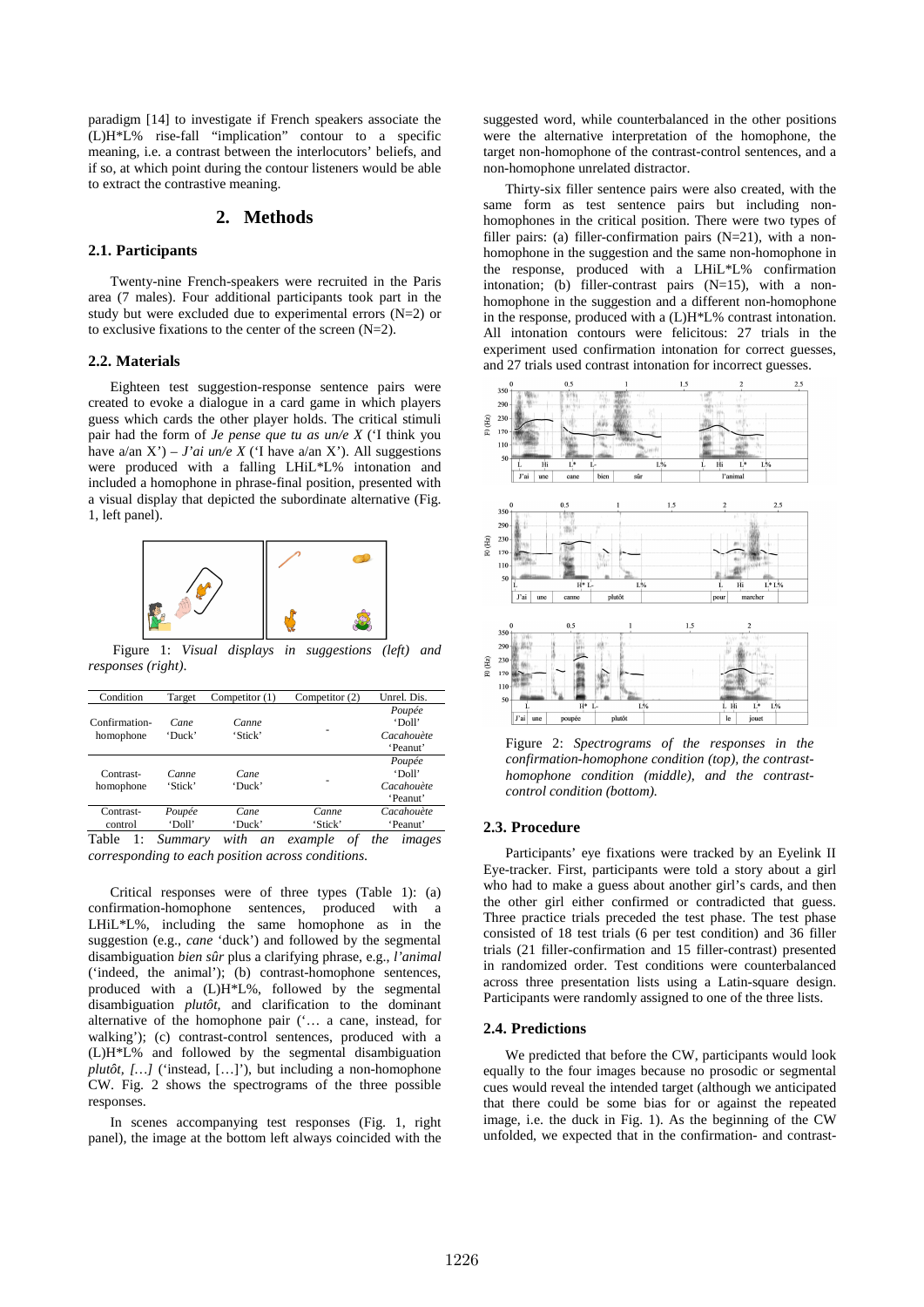homophone conditions participants would look equally at the two homophone images since no segmental cues to disambiguate the target nor nuclear tonal ones would have been perceived yet. However, in the contrast-control condition participants were predicted to look less at the suggested image because they would have already perceived segmental disambiguation. We further predicted that once the entire tonal configuration had been perceived by the end of the CW, the two homophone conditions would diverge: participants would look more at the suggested image if a confirmation intonation was presented, but less at it if they heard a contrast intonation. Finally, we expected that during the segmental clarifying phrase, the confirmation condition (but not the other ones) would elicit more looks to the suggested image.

### **3. Results**

Fig. 3 plots fixations to the image depicting the suggested word across the 3 conditions, averaged across participants. The x-axis shows time (ms) from the onset of the CW, and the grey region indicates a 200ms offset to account for saccade planning. Note that looks at the suggested image were similar across conditions before the CW (before the grey region). At the beginning of the CW, and so as soon as participants perceived a small portion of the segmental material, their looks to the suggested image decreased sharply in the contrastcontrol condition. If we compare the two homophone conditions, we observe that during the CW participants increased their looks at the suggested image even if the intonation signaled contrast. However, shortly before the end of the CW and coinciding with the presence of the H\* peak in the conditions with contrast intonation (dotted vertical line in Fig. 3, offset for saccade planning), looks at the suggested image begin to decrease (and do so even more after the CW), coinciding with the region in which the L% fall is realized.

For the statistical analyses we calculated the proportion of fixations (out of trials with valid fixations) on each of the four picture elements, by time steps of 20 ms. We then aggregated the time segments into larger time regions of interest by counting the number of 20ms time slots in which a fixation to the suggested image, the image depicting the homophone competitor, or to the two non-homophones (one of which was the target in the contrast-control condition) occurred. Five regions of interest were analyzed: (1) the region prior to the CW,  $(2)$  the region within the CW preceding the H<sup>\*</sup> peak,  $(3)$ the 100 ms window where the H\* peak was perceived (or not perceived in the LHiL\*L% condition), (4) the region following the presence or absence of the  $H^*$  peak within the CW, and  $(5)$ 

the first 100 ms of the segmental disambiguating region. Time was aligned with the beginning of each CW, and then offset by 200ms for saccade planning. Because CWs had different durations each region of interest was calculated as a function of each word's properties.

We then calculated logodds of looks to the image depicting the suggested word vs. looks to the other three areas of interest in the visual scene. Using this dependent measure we fit linear mixed-effects models using the *lmer* function of the R package *lme4*. Participants and items were treated as random effects to accommodate by-subject and by-item variation in one model [15]–[17]. Condition (confirmationhomophone vs. contrast-homophone vs. contrast-control was included as a Helmert coded predictor to allow comparison of the contrast-control level with the other two levels, and the two homophone conditions to each other. First we present the results for the comparison between the two homophone conditions (confirmation-homophone and contrasthomophone) vs. the contrast-control condition in each region of interest. Second, we report the results of the comparison between the two homophone conditions in each region of interest. Table 2 shows *ß estimates, SEs, t,* and *p* values for all comparisons. We determined *p* values by chi-square tests from nested model comparisons.

For the first comparison, we observed that there was no effect of condition in the region preceding the CW ( $t = .034$ ,  $p$ ) = .973), but that once the CW started and in all of the following regions of interest there was an effect of condition (beginning of the CW: *t* = -2.006, *p* < .05; F0 peak: *t* = -6.148,  $p < .001$ ; post-peak within the CW:  $t = -7.888$ ,  $p < .001$ ; first 100 ms after the CW:  $t = -7.786$ ,  $p < .001$ ). This shows that participants looked less at the suggested image in the control condition than in the other conditions, due to the presence of disambiguating segmental material, and that this effect began when the CW started.

For the comparison between conditions with a homophone in the CW, we observed no effect of condition before the CW  $(t = .172, p = 0.863)$ , with equal looks to all images at this point. Once the CW started and during the region that preceded the H\* peak, we observed a marginal effect of condition ( $t = 1.852$ ,  $p = .06$ ), with an unexpected bias to look at the suggested image in the contrast (L)H\*L% homophone condition. This early bias became fully significant in the following region (when the H<sup>\*</sup> peak was presented)  $(t = 1.945$  $p < .05$ ). Notably, after the H<sup>\*</sup> peak had been perceived and during the following L% fall (i.e. during the rest of the CW),





Figure 3: *Proportion of fixations to the suggested image across conditions. The grey region depicts looks when hearing the critical word, and the dotted vertical line indicates looks when perceiving the H target location.*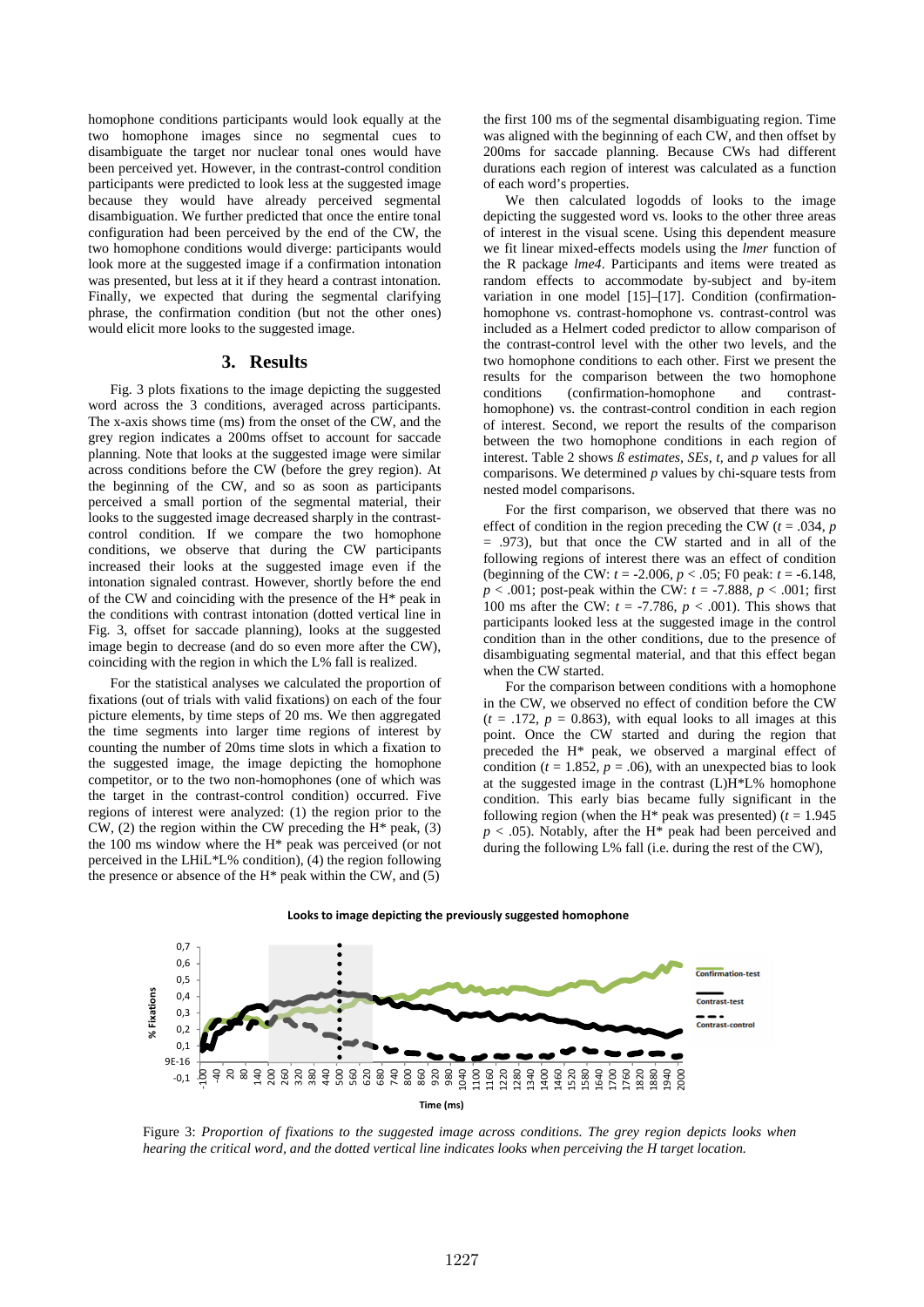this bias disappeared ( $t = 0.613$ ,  $p = .506$ ), revealing that in the contrast (L)H\*L% homophone condition participants started looking less at the suggested image only in response to the falling contour composed of the H\* peak and the following fall.

|                                 | Estimate  | SE     | t-value  | p-value       |
|---------------------------------|-----------|--------|----------|---------------|
| Pre-CW                          |           |        |          |               |
| Intercept                       | $-0.4373$ | 0.0543 | $-8.046$ |               |
| Homoph. vs Control.             | 0.0024    | 0.0721 | 0.034    | .973          |
| <b>Confirmation vs Contrast</b> | 0.0142    | 0.0829 | 0.172    | .863          |
| Beginning of CW                 |           |        |          |               |
| Intercept                       | $-0.5973$ | 0.0733 | $-8.145$ |               |
| Homoph. vs Control.             | $-0.2282$ | 0.1138 | $-2.006$ | $.045*$       |
| <b>Confirmation vs Contrast</b> | 0.2432    | 0.131  | 1.856    | $.063\bullet$ |
| F0 peak                         |           |        |          |               |
| Intercept                       | $-0.5659$ | 0.1113 | $-5.086$ |               |
| Homoph. vs Control.             | $-0.7322$ | 0.1191 | $-6.148$ | $.000***$     |
| <b>Confirmation vs Contrast</b> | 0.2758    | 0.1418 | 1.945    | $.043*$       |
| Post-peak within CW             |           |        |          |               |
| Intercept                       | $-0.6377$ | 0.1025 | $-6.217$ |               |
| Homoph. vs Control.             | $-0.6378$ | 0.1024 | $-6.228$ | $.000***$     |
| <b>Confirmation vs Contrast</b> | 0.0878    | 0.1432 | 0.613    | .506          |
| First 100 ms after CW           |           |        |          |               |
| Intercept                       | $-0.6613$ | 0.0970 | $-6.814$ |               |
| Homoph. vs Control.             | $-0.9078$ | 0.1166 | $-7.786$ | $.000***$     |
| <b>Confirmation vs Contrast</b> | 0.0661    | 0.1341 | 0.493    | .622          |

Table 2: *Estimates, Standard Errors, t values and p values for all comparisons in all regions of interest*.

# **4. Discussion**

The purpose of this study was to investigate if French speakers associate the "implication contour" with the specific meaning of a contrast between the interlocutors' beliefs, and at which point within the nuclear contour they have fully processed this meaning. In other words, we ask whether listeners can anticipate the contrast by perceiving the LH\* rising portion of the contour or if they have to wait until the L% falling tone is processed. The results of an eye-tracking task revealed three main findings. First, and as expected, as soon as participants perceived segmental cues identifying the CW they stopped looking at the image depicting the interlocutor's suggested word if this was not the target. Second, there was an early bias for looks to the suggested image in the contrast-homophone condition. All three critical conditions presented a homophone as the suggested image, and the contrast-homophone condition employed the same contour as the contrast-control condition, yet the difference in looks begins prior to the segmental divergence between the two contrast conditions (see Fig. 3). This finding was unexpected, especially for the region prior to the onset of the CW. Third, and importantly for our study, participants' bias to look at the suggested image decreased in the contrast homophone condition but only after the H\* peak had been realized, revealing a rapid effect of intonation (from the L% fall) in reducing the bias to the suggested image and in supporting a contrastive interpretation.

In the contrast-homophone condition we saw that participants increased looks to the suggested image when only pre-nuclear material was available, and that this effect continued as the CW unfolded (reaching full significance in the comparison of the two homophone conditions at the F0 peak). Note that the (L)H\*L% implication contour might be more acoustically (hence perceptually) salient in terms of its stronger F0 rise before the L% fall. The increase in perceptual salience might result in increased participants' attention (hence increased looks). Another possible explanation might be related to the pre-nuclear segment in the rise-fall (L)H\*L%

contour. While the fall LHiL\*L% contour begins in an H tone, the rise-fall (L)H\*L% contour begins with an L tone. Until the beginning of the rise, the (L)H\*L% contour is similar to another intonation contour of the French inventory, the rising LH\*H% contour (although the rise starts earlier in the (L)H\*L% case) [18]. This rising LH\*H% contour is used for continuation declaratives, a pragmatic meaning that is very frequent in French speech. It could be that participants processed the first part of the rise-fall (L)H\*L% 'implication' contour as indicating a continuation declarative and not as a contrastive meaning, since the first meaning is more frequent than the second one in French. Future analyses will try to correlate our findings with participants' individual differences. Finally, participants used the prosodic information following the H\* peak in the implication contour to extract the contrastive meaning. The results show that the change in looks began only after the H\* peak had been processed and in the tonal region where the L% falling tonal movement begins, suggesting that contrast meaning processing in French may require both the H\* peak and its subsequent L% fall, or at least part of it, to have unfolded.

Similarly, [11] found that participants needed to perceive a L-H% boundary tone to derive the meaning of implied contrast in English. On the other hand, [7], using a design that made the implied meaning more easily predictable from the presence of an L+H\* accent, found effects prior to the occurrence of the boundary tone. Since in French both the H\* peak and the fall occur during the last prominent syllable for the implication contour, it can be difficult to tease apart whether participants' decisions were driven by the pitch accent alone or by a combination of the pitch accent and the boundary tone. This is especially true since there are open questions about how much processing time is required to build an implied meaning subsequent to perceiving the acoustic evidence that evokes it. An additional complication relates to how quickly an intonational category can be identified. In a corpus-based analysis of French rise-fall and rise intonation movements, [15] found that some rise-falls can be confused with rises due to delayed H\* peak alignment. Our implication contour risefall might contain some instances of delayed H\* peak, causing then some confusion in meaning processing. Nevertheless, the results are most consistent with a need to process the L% to construct the contrast interpretation.

In sum, results show that listeners associated the (L)H\*L% French implication contour with a contrast between speakers' beliefs, and that they started doing this form-meaning mapping immediately following the H\* peak of the rise-fall movement. Many questions still remain to be answered, especially since most of the research on the online processing of intonation has been carried out with stress-accent languages like English, German or Dutch which are typologically very different from French. However, we believe the present findings will contribute to a better understanding of some of the cognitive processes and individual differences involved in intonation processing.

# **5. Acknowledgements**

We thank Céline Pozniak for her help running the experiment. This work, carried out within the Labex BLRI (ANR-11-LABX-0036), has benefited from support from the French government, managed by the French National Agency for Research (ANR), under the project title Investments of the Future A\*MIDEX (ANR-11-IDEX-0001-02).